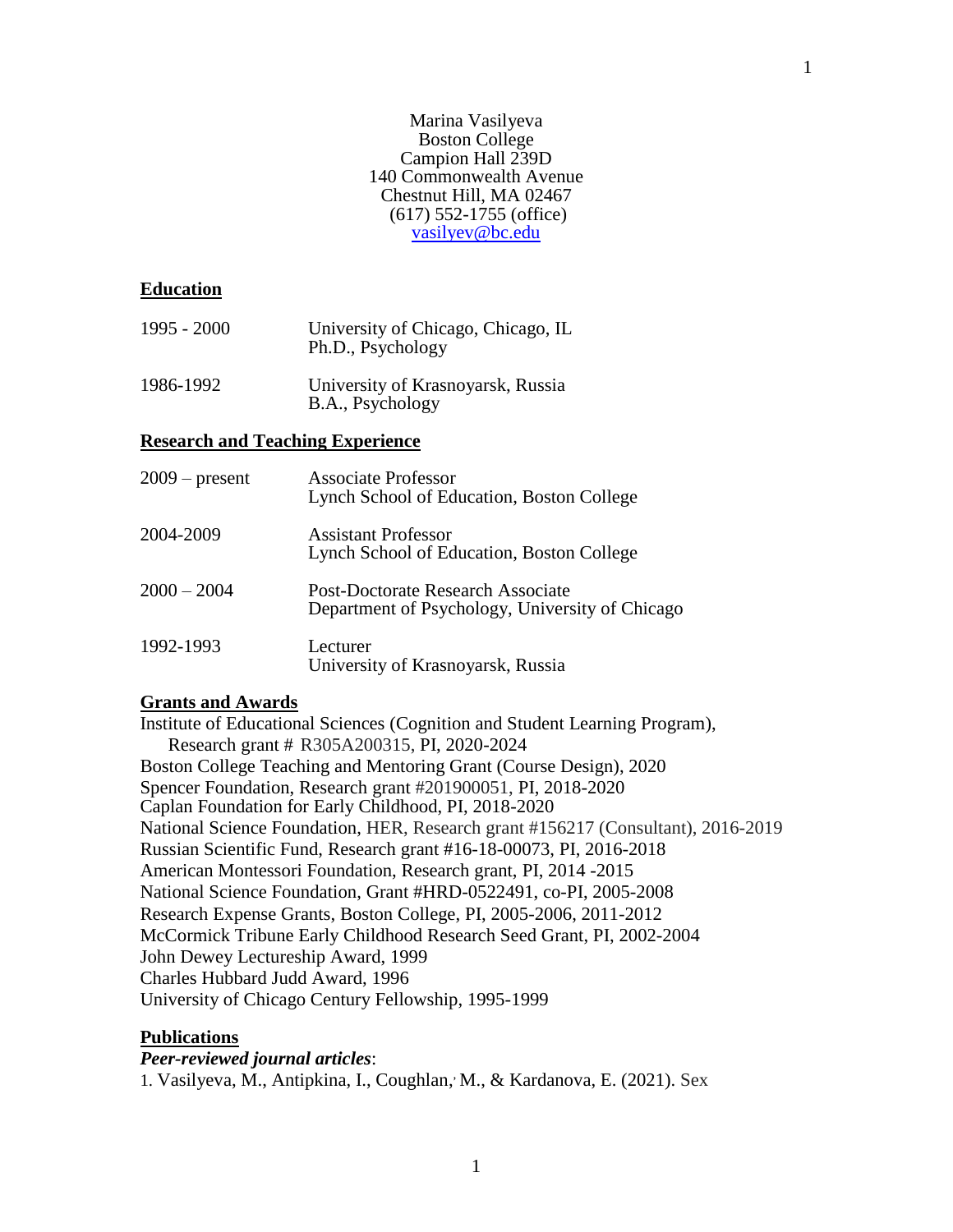differences in first graders' literacy skills are mediated by parental input. *Journal of Applied Developmental Psychology.* <https://doi.org/10.1016/j.appdev.2021.101318>

- 2. Laski, E., Ermakova, A., Vasilyeva, M., & Halloran, K. (2021). Effects of using one or more manipulatives on strategy mastery and generalization. *Journal of Experimental Education.* <https://doi.org/10.1080/00220973.2021.1973358>
- 3. Vasilyeva, M., Laski, E.V., Veraksa, A., & Bukhalenkova, D. (2020). Leveraging measurement instruction to develop kindergartners' numerical magnitude knowledge. *Journal of Educational Psychology.*
- 4. Miele, D. B., Browman, A. S., Shen, C., & Vasilyeva, M., Tyumeneva, Y. (2020). Domain-general and math-specific self-perceptions of perseverance as predictors of behavioral math persistence*. Journal of Experimental Education*.
- 5. Gámez, P. B., & Vasilyeva, M. (2020). Shared syntactic representations in balanced bilinguals: Cross-linguistic priming with and without verb overlap. *Language Learning and Development*, *16*(1), 89-106.
- 6. Miele, D. B., Browman, A. S., & Vasilyeva, M. (2020). Individual differences in students' effort source beliefs predict their judgments of ability. *Motivation Science*, *6*(2), 110-132.
- 7. Vasilyeva, M., Laski, E., Veraksa, A., Weber, L., & Bukhalenkova, D. (2018). Distinct pathways from parental beliefs and practices to children's numeric skills. *Journal of Cognition and Development*, *19*(4), 345-366.
- 8. Vasilyeva, M. Weber, L., Crawford, L., & Veraksa, A. (2018). Early symbolic knowledge of numbers: A window into children's understanding of numeric structure. *Bordón. Revista de Pedagogía (Journal of Education*), *70*(3), 139-155.
- 9. Vasilyeva, M., Dearing, E., Ivanova, A., Shen, C., & Kardanova, E. (2017). Testing the family investment model in Russia: Estimating indirect effects of SES and parental beliefs on the literacy skills of first-graders. *Early Childhood Research Quarterly*, *42*, 11-20.
- 10. Gómez, L., Vasilyeva, M., Dulaney, A. (2017). Teachers' read-aloud practices as predictors of children's vocabulary: The case of Chilean preschools. *Journal of Applied Developmental Psychology*, *52*, 149-158.
- 11. Foley, A., Vasilyeva, M., & Laski, E. (2017). Children's use of decomposition strategies mediates the visuospatial memory and arithmetic accuracy relation. *British Journal of Developmental Psychology*, *35*, 303-309.
- 12. Vasilyeva, M., Laski, E., Veraksa, A., & Shen, C. (2016). Development of children's early understanding of numeric structure. *Psychology in Russia: State of the Art*, *9*(3), 77-96.
- 13. Shen, C., Miele, D., & Vasilyeva, M. (2016) The relation between college students' academic mindsets and their persistence during math problem solving. *Psychology in Russia: State of the Art, 9*(3), 39-57.
- 14. Laski, E. V., Schiffman, J., Shen, C., & Vasilyeva, M. (2016). Kindergartners' base-10 knowledge predicts arithmetic accuracy concurrently and longitudinally. *Learning and Individual Differences*.
- 15. Shen, C., Vasilyeva, M., & Laski, E. (2016). Here, but not there: Cross-national variability of gender effects in arithmetic. *Journal of Experimental Child Psychology, 146,* 50-65.
- 16. Laski, E., Schiffman, J., Vasilyeva, M., & Ermakova, A. (2016). Arithmetic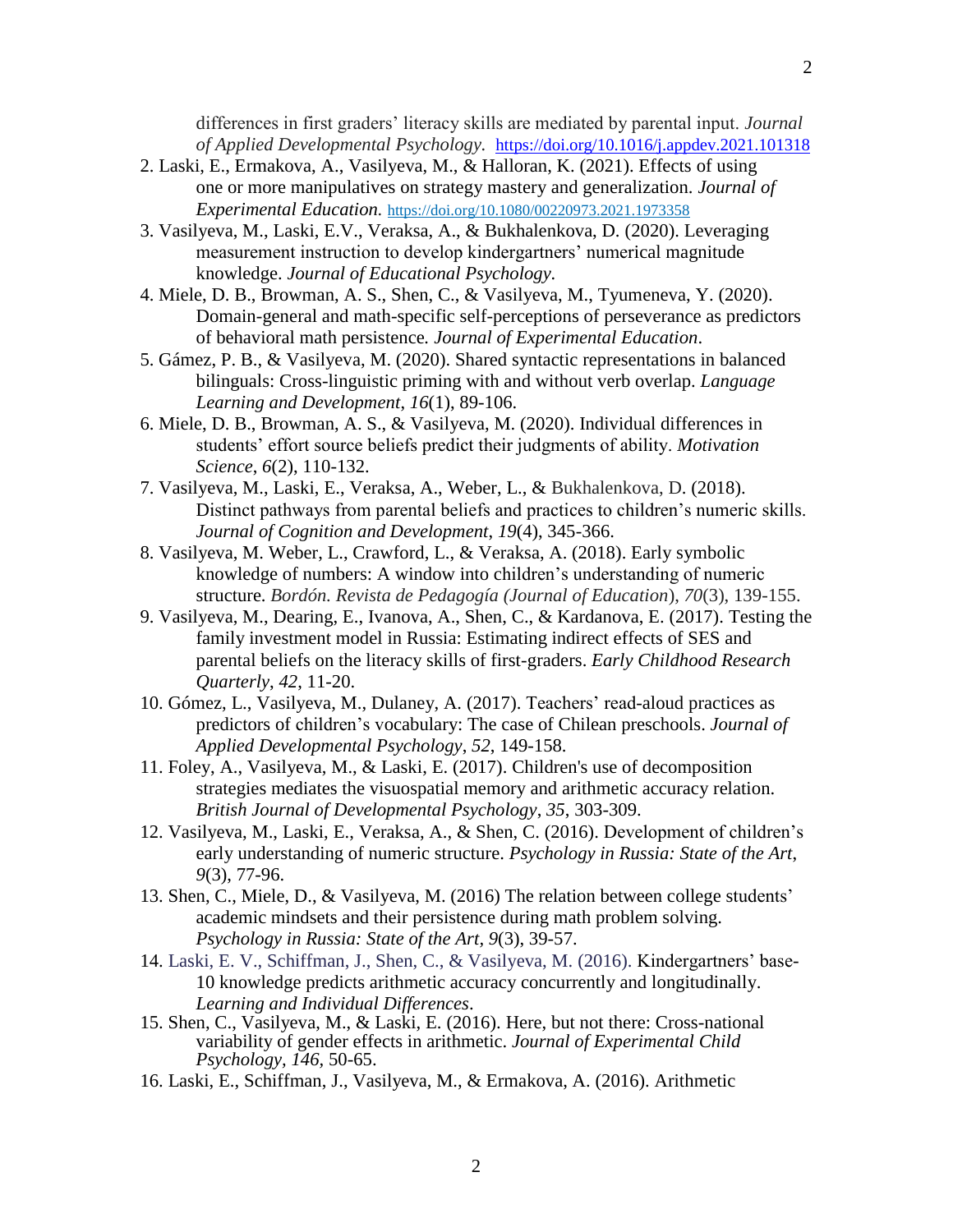accuracy in children from high- and low-income schools: What do strategies have to do with it? *AERA Open, 2,* 1-14.

- 17. Laski, E.V., Vasilyeva, M., & Schiffman, J. (2016). Longitudinal comparison of Montessori versus non-Montessori students' place-value and arithmetic knowledge. *Journal of Montessori Research, 2,* 1-15*.*
- 18. Vasilyeva, M., Laski, E., & Shen, C. (2015). Computational fluency and strategy choice predict individual and cross-national differences on complex arithmetic. *Developmental Psychology, 51(10)*, 1489-1500.
- 19. Solomon, T., Vasilyeva, M., Levine, S., & Huttenlocher, J. (2015). Minding the gap: Children's difficulty conceptualizing spatial intervals as linear measurement units. *Developmental Psychology, 51(11),* 1564-1573.
- 20. Vasilyeva, M., Laski, E., Ermakova, A., Lai, W.-F., Jeong, Y., & Hachigian, A. (2015). Re-examining the language account of cross-national differences in number representations. *Journal of Experimental Child Psychology*, *129*, 12-25.
- 21. Vasilyeva, M., & Gámez, P. (2015). Exploring interactions between semantic and syntactic processes: The role of animacy in syntactic priming. *Journal of Experimental Child Psychology*, *138*, 15-30.
- 22. Gámez, P., & Vasilyeva, M. (2015). Increasing second language learners' production and comprehension of developmentally-advanced syntactic forms. *Language Learning and Development, 11,* 128-151.
- 23. Nezhnov, P., Kardanova, E., Vasilyeva, M., & Ludlow, L. (2015). Operationalizing levels of academic mastery based on Vygotsky's theory: The study of mathematical knowledge. *Educational and Psychological Measurement, 75,* 235- 259*.*
- 24. Dulaney, A., Vasilyeva, M., O'Dwyer, L. (2015). Individual differences in cognitive resources and elementary school mathematics achievement: Examining the roles of storage and attention. *Learning and Individual Differences, 37,* 55-63.
- 25. Ganley, C. M., & Vasilyeva, M. (2014). The role of anxiety and working memory in gender differences in mathematics*. Journal of Educational Psychology, 106* (1), 105-120.
- 26. Ganley, C., Vasilyeva, M., & Dulaney, A. (2014). Spatial ability mediates the gender difference in middle-school students' science performance. *Child Development*, *85* (4), 1419-1432.
- 27. Laski, E., Ermakova, A., & Vasilyeva, M. (2014). Early use of decomposition strategy for addition and its relation to base-10 knowledge. *Journal of Applied Developmental Psychology, 35,* 444-454*.*
- 28. Vasilyeva, M., Ganley, C., Casey, B., Dulaney, A., Tillinger, M., & Anderson, K. (2013). How children solve volume problems: Investigating factors influencing strategy choice. *Cognition and Instruction, 31,* 29-61*.*
- 29. Ganley, C., Mingle, L. A., Ryan, A., Ryan, K., Vasilyeva, M., & Perry, M. (2013). An examination of stereotype threat effects on girls' mathematics performance. *Developmental Psychology*, *49*, 1886-1897.
- 30. Vasilyeva, M., & Lourenco, S. (2012). The development of spatial cognition. *Wiley Interdisciplinary Reviews: Cognitive Science*, *3*, 349-362.
- 31. Vasilyeva, M., & Waterfall, H. (2012). Beyond syntactic priming: Evidence for activation of alternative syntactic structures. *Journal of Child Language, 39,* 258- 283.
- 32. Ganley, C., & Vasilyeva, M. (2011). Sex differences in the relation between math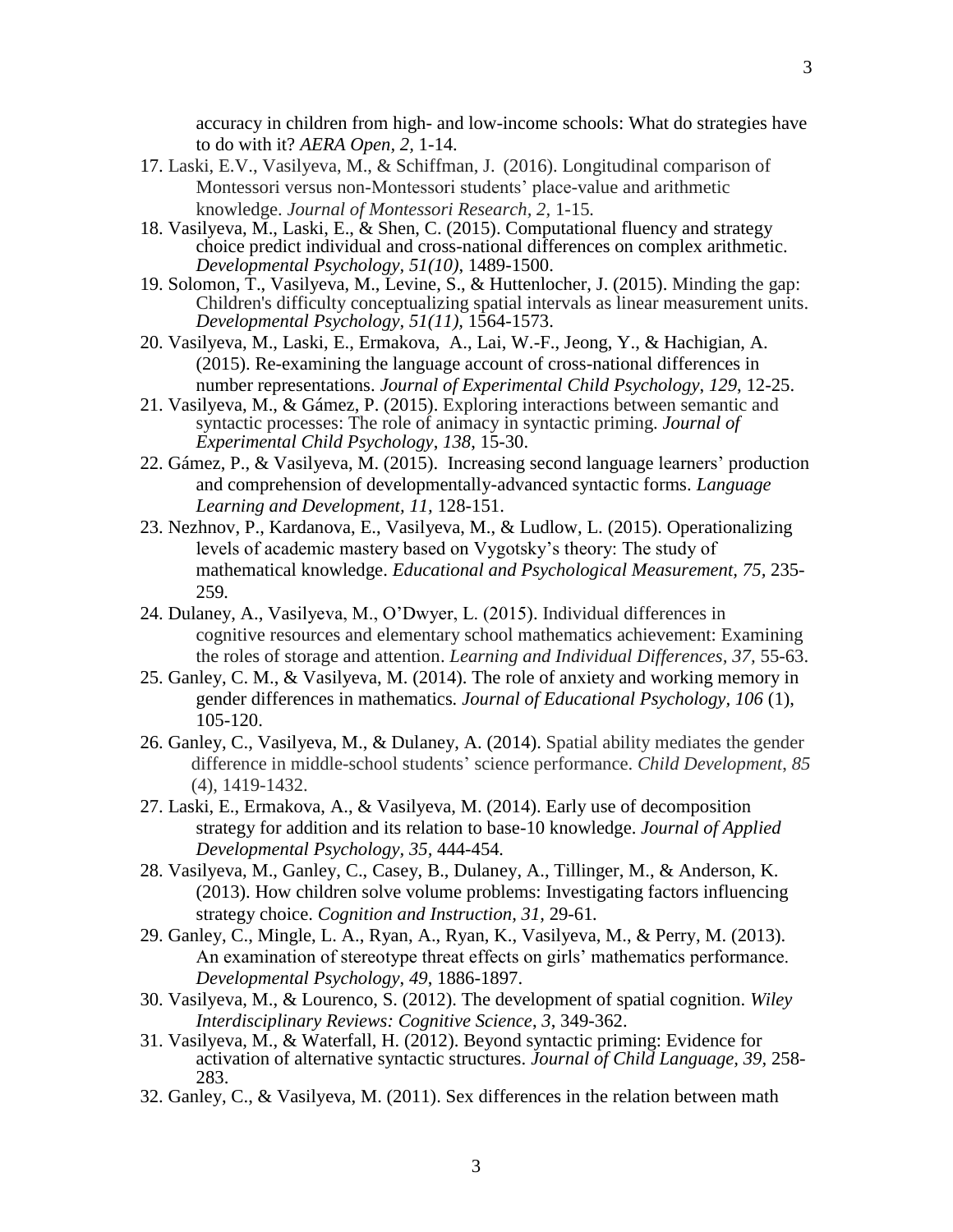performance, spatial skills, and attitudes. *Journal of Applied Developmental Psychology*, *32*, 235-242.

- 33. Bowers, E., & Vasilyeva, M. (2011). The relation between teacher input and lexical growth of preschoolers. *Applied Psycholinguistic*s, *32*, 221-241.
- 34. Casey, B., Dearing, E., Vasilyeva, M., Ganley, C., & Tine, M. (2011). Spatial and numerical predictors of measurement performance: The moderating effects of community poverty and gender. *Journal of Educational Psychology, 103, 296- 311.*
- 35. Vasilyeva, M., Waterfall, H., Gamez, P., Gomez, L. E., Bowers, E., & Shimpi, M. (2010). Cross-linguistic syntactic priming in bilingual children. *Journal of Child Language, 37*, 1037-1064.
- 36. Vasilyeva, M., & Bowers, E. (2010). Exploring the effects of similarity on mapping spatial relations. *Journal of Experimental Child Psychology, 106*, 221-239.
- 37. Huttenlocher, J., Waterfall, H., Vasilyeva, M., Vevea, J., & Hedges, L. (2010). Sources of variability in children's language growth. *Cognitive Psychology*, *61*, 343-365.
- 38. Vasilyeva, M., Casey, B., Dearing, E., & Ganley, C. (2009). Measurement skills in low-income elementary school students: Exploring the nature of gender differences. *Cognition and Instruction, 27*, 401-428.
- 39. Vasilyeva, M., Ludlow, L. H., Casey, B. M., & St. Onge, C. (2009). Examination of the psychometric properties of the measurement skills assessment. *Educational and Psychological Measurement*, 69, 106-131.
- 40. Vasilyeva, M., Waterfall, H., & Huttenlocher, J. (2008). Emergence of syntax: Commonalities and differences across children. *Developmental Science*, *11*, 84- 97.
- 41. Huttenlocher, J., Vasilyeva, M., Newcombe, N., & Duffy, S. (2008). Developing symbolic capacity one step at a time. *Cognition*, *106*, 1-12.
- 42. Vasilyeva, M., Duffy, S., & Huttenlocher, J. (2007). Developmental changes in the use of absolute and relative information: The case of spatial extent. *Journal of Cognition and Development, 8,* 455-471.
- 43. Huttenlocher, J., Vasilyeva, M., Waterfall, H., Vevea, J., & Hedges, L. (2007). The varieties of speech to young children. *Developmental Psychology, 43*, 1062-1083.
- 44. Shimpi. P.M., Gamez, P., Huttenlocher, J., & Vasilyeva, M. (2007) Syntactic priming in 3- and 4-year-old children: Evidence for abstract representations of transitive and dative forms. *Developmental Psychology*, *43*, 1334-1346.
- 45. Vasilyeva, M., & Bowers, E. (2006). Children's use of geometric information in mapping tasks. *Journal of Experimental Child Psychology, 95,* 255-277.
- 46. Vasilyeva, M., Huttenlocher, J., & Waterfall, H. (2006). Effects of language intervention on syntactic skill levels of preschoolers. *Developmental Psychology, 42,* 164-174.
- 47. Klibanoff, R., Levine, S., Huttenlocher, J., Vasilyeva, M., & Hedges, L. (2006). Preschool children's mathematical knowledge: The effect of teacher "math talk". *Developmental Psychology, 42*, 59-69.
- 48. Levine, S., Vasilyeva, M., Lourenco, S., Newcombe, N., & Huttenlocher, J. (2005). Socioeconomic status modifies the sex difference in spatial skill. *Psychological*  P*science, 16,* 841-845.
- 49. Lourenco, S.F., Huttenlocher, J., & Vasilyeva, M. (2005). Toddlers' representations of space: The role of viewer perspective. *Psychological Science, 16*, 255-260.
- 50. Vasilyeva, M. & Huttenlocher, J. (2004). Early development of scaling ability. *Developmental Psychology, 40*, 682-690.
- 51. Huttenlocher, J., Vasilyeva, M., Shimpi, P. (2004). Syntactic priming in young children. *Journal of Memory and Language, 50*, 182-195.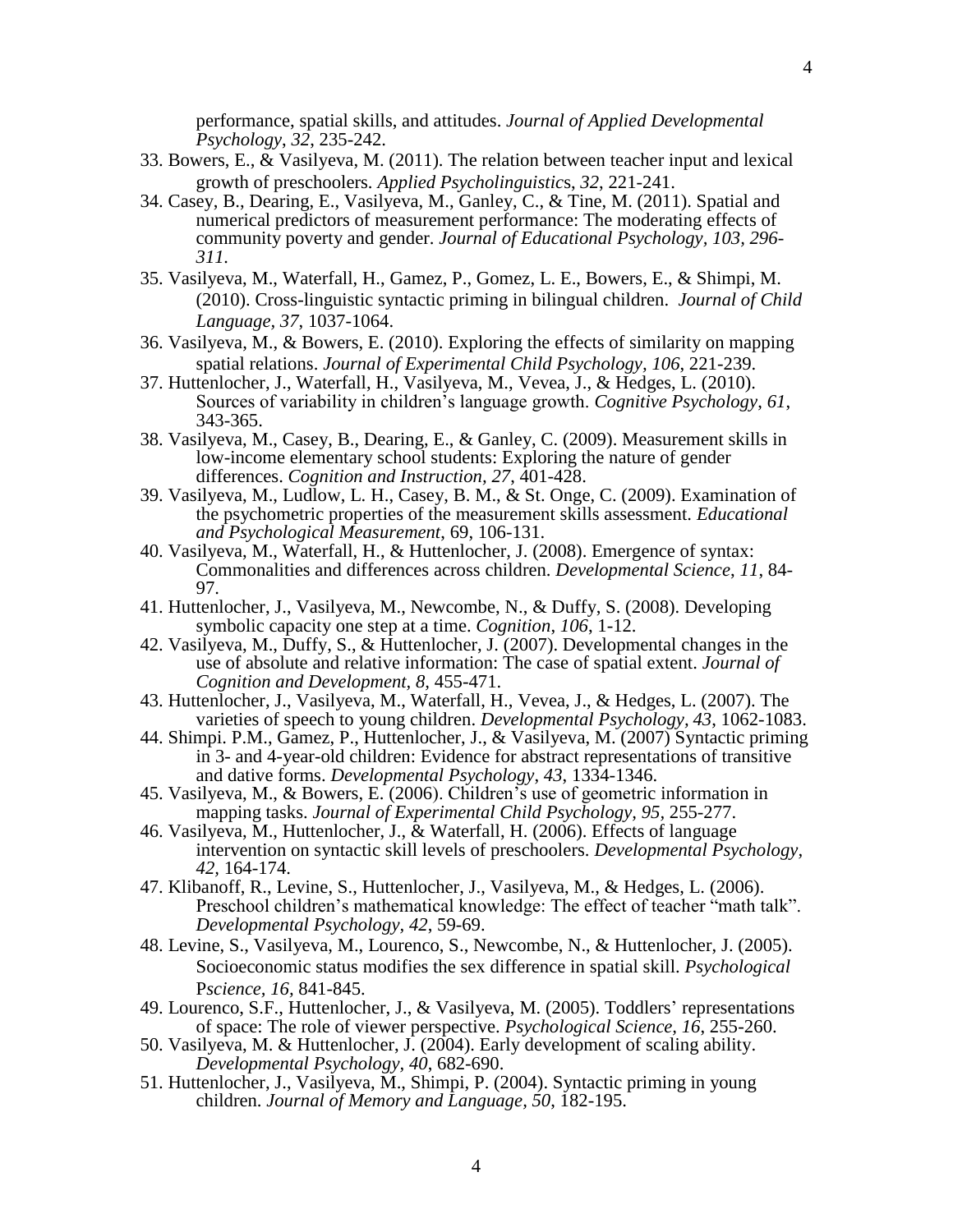- 52. Huttenlocher, J. & Vasilyeva, M. (2003). How toddlers represent enclosed spaces. *Cognitive Science*, *27*, 749-766.
- 53. Vasilyeva, M. (2002). Solving spatial tasks with unaligned layouts: The difficulty of dealing with conflicting information. *Journal of Experimental Child Psychology, 83*, 291-303.
- 54. Huttenlocher, J., Vasilyeva, M., Cymmerman, E., & Levine, S. (2002). Language input and child syntax. *Cognitive Psychology, 45*, 337-374.
- 55. Huttenlocher, J., Newcombe, N., & Vasilyeva, M. (1999). Spatial scaling in young children. *Psychological Science, 10*, 393-398.

#### *Book chapters:*

- 1. Congdon, E. L., Vasilyeva, M., Mix, K. S., Levine, S. C. (2018). From intuitive spatial measurement to understanding of units. In K. S. Mix  $\&$  M. T, Battista (Eds.), *Visualizing mathematics: The role of spatial reasoning in mathematical thought*.
- 2. Vasilyeva, M., & Veraksa, A. (2018). Executive functions development in early years. In S. Sheridan & N. Veraksa (Eds.), *Vygotsky's theory in preschool education and early childhood research: Russian and Western views.* Oxford, UK: Taylor & Francis/Routledge.
- 3. Vasilyeva, M., Waterfall, H., & Gomez, L. (2011). Using priming procedures with children. In E. Hoff (Ed.), *The guide to research methods in child language*. Oxford, UK: Blackwell Publishing.
- 4. Vasilyeva, M., & Waterfall, H. (2011). Variability in language development: Relation to SES and environmental input. In S. Neuman and D. Dickinson (Eds.), *Handbook of Early Literacy Research*, pp. 36-48. New York, NY: Guilford Press.
- 5. Vasilyeva, M., & Lourenco, S. F. (2010). Spatial development. In W. F. Overton (Ed.), Cognition, biology, and methods across the life-span. *Volume 1 of the Handbook of life-span development*, pp. 720-753. Hoboken, NJ: Wiley.
- 6. Huttenlocher, J., Lourenco, S. F., & Vasilyeva, M. (2010). Perspectives on spatial development. In K. S. Mix, L. B. Smith, & M. Gasser (Eds.), *The spatial foundations of cognition and language*, pp. 87-101. New York, NY: Oxford University Press.
- 7. Vasilyeva, M. (2005). Spatial cognition and perception. *Encyclopedia of Social Measurement, Vol. 3,* pp. 591-597. San Diego, CA: Elsevier Inc.

# *Submitted Manuscripts:*

- Vasilyeva, M., Laski, E., Veraksa, A., & Bukhalenkova, D. What children's number naming errors tell us about early understanding of multidigit numbers. Paper submitted to Journal of Experimental Child Psychology in August2021
- Tyumeneva, Y., & Vasilyeva, M. Provide students with a solution principle or encourage them to induce it? Exploring effects of instruction type on transfer in problem solving.
- Vasilyeva, M., Coughlan, M., Bukhalenkova, D., & Veraksa, A. Cognitive predictors of symbolic number skills in preschoolers: Interaction between executive function and intelligence.

# **Selected Conference Presentations, Invited Talks**

Vasilyeva, M., Coughlan, M., Crawford, L., Bukhalenkova, D., & Veraksa, A. (2019).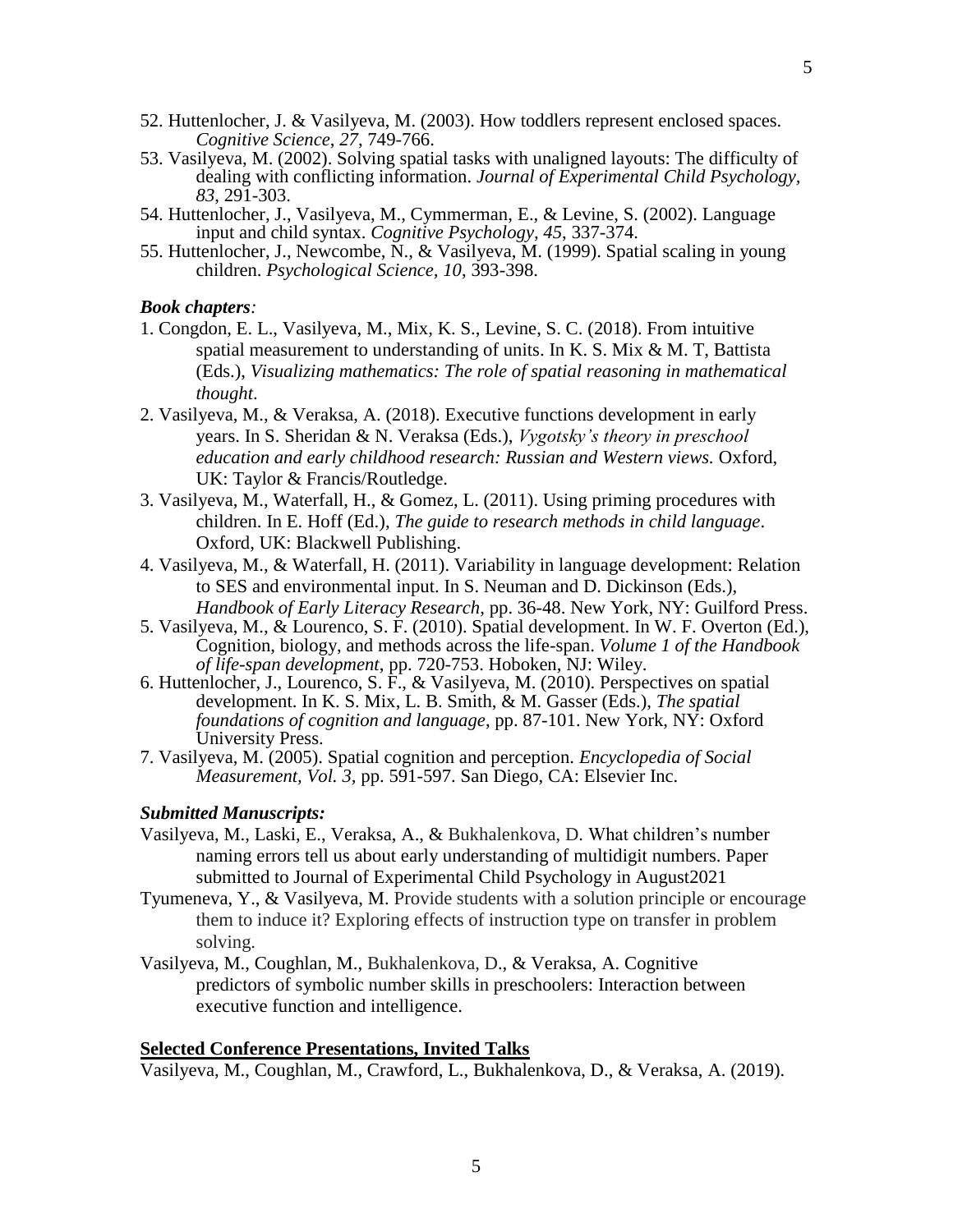Cognitive predictors of symbolic number skills in preschoolers: Interaction between executive functions and intelligence. Paper presented at the annual meeting of the *AERA*, Toronto, Canada.

- Shen, C., Miele, D., Vasilyeva, M., Li, Q., & Zhou, J. (2019). The role of math ability and effort mindsets in predicting math persistence in two countries. Paper presented at the annual meeting of the *AERA*, Toronto, Canada.
- Vasilyeva, M., Laski, E., Veraksa, A., & Bukhalenkova, D. (2019). Developing numerical magnitude knowledge through measurement activities. Paper presented at the biennial meeting of the *SRCD*, Baltimore, USA.
- Vasilyeva, M., Laski, E., Veraksa, A., & Bukhalenkova, D. (2019). Specificity of the relation between parental beliefs, home activities, and children's math skills. Paper presented at the biennial meeting of the *SRCD*, Baltimore, USA.
- Vasilyeva, M., Laski, E., Veraksa, A., & Bukhalenkova, D. (2019). Using measurement instruction to improve number sense in kindergarten students. Paper presented at the International Conference, *Psychology in Math Education*, Moscow, Russia.
- Veraksa, A., Vasilyeva, M., & Bukhalenkova, D. (2019). Development of symbolic number skills in preschool. Paper presented at the International Conference, *Psychology in Math Education*, Moscow, Russia.
- Vasilyeva, M. (2017). The relation of parents' education and beliefs to children's school readiness. Paper presented at the VI International Conference on *Early Childhood Care and Education*, Moscow, Russia.
- Vasilyeva, M., Ivanova, A., & Kardanova, E. (2016). Development of reading skills in pre-school students: Role of parental investments Paper presented at the Annual *European Conference of the Association for Educational Assessment*. Limassol, Cyprus.
- Vasilyeva, M. (2016). Emergence of questions: commonalities and differences across children. Talk at the Radcliffe Institute for Advanced Study, Harvard University, Cambridge, MA.
- Schiffman, J., Laski, E. V., & Vasilyeva, M. (2015). What do strategies have to do with it? Examining the income gap in early addition. Poster presented at the Biennial Meeting of the *Cognitive Development Society*. Columbus, Ohio.
- Vasilyeva, M., & Laski, E. (2015). Using strategies as a crystal ball: Which strategies predict mathematics achievement? Symposium organized at the 2015 biennial meeting of the *SRCD*, Philadelphia, USA.
- Vasilyeva, M., & Laski, E. (2015). Strategy choice mediates cross-national differences on complex arithmetic tasks. Paper presented at the 2015 biennial meeting of the *SRCD*, Philadelphia, USA.
- Vasilyeva, M., Laski, E., & Ermakova, A. (2015). Cross-national differences in number representations. Poster presented at the 2015 biennial meeting of the *SRCD*, Philadelphia, USA.
- Vasilyeva, M. (2013). Diagnostic toolkit for the assessment of procedural and conceptual skills in primary school students. Paper presented at the *World Bank Symposium* "Assessment for Global Learning," Washington, DC, USA.
- Vasilyeva, M. (2012). Gender differences in STEM achievement and the role of spatial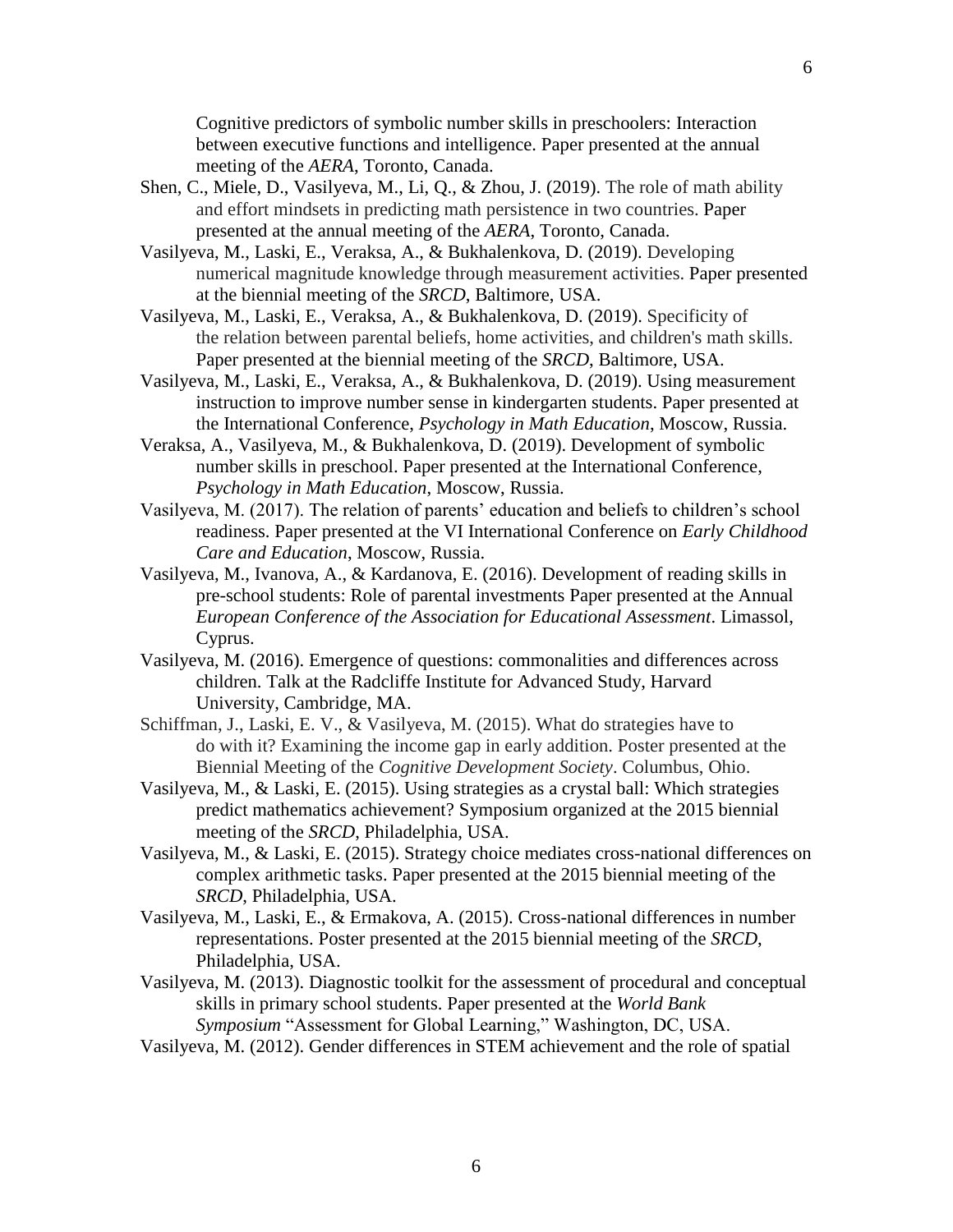skills. Paper presented at the *Learning and Brain* conference sponsored by the Mind, Brain & Education Program, Harvard Graduate School of Education, Boston, USA.

- Vasilyeva, M., & Gomez, L. (2011). Interaction between syntactic and semantic processes in children's sentence production. Paper presented at the 2011 biennial meeting of the *SRCD*, Montreal, Canada.
- Ganley, C., & Vasilyeva, M. (2011). Relation between gender, anxiety and math performance: A developmental perspective. Paper presented at the 2011 biennial meeting of the *SRCD*, Montreal, Canada.
- Solomon, T., Vasilyeva, M., Levine, S., & Huttenlocher, J. (2011). Abilities and limitations in elementary school children's understanding of measurement. Poster presented at the 2011 biennial meeting of the *SRCD*, Montreal, Canada.
- Huttenlocher, J., Waterfall, H., Vasilyeva, M., Vevea, J., Hedges, L. (2011). Sources of language growth. Paper presented at the 2011 biennial meeting of the *SRCD*, Montreal, Canada.
- Vasilyeva, M., Waterfall, H., & Gamez, P. (2009). Cross-linguistic structural priming in bilingual children. Paper presented at the 2009 biennial meeting of the *SRCD*, Denver, CO.
- Casey, B., Vasilyeva, M., & Dearing, E. (2008). Spatial and numerical predictors of measurement performance in boys and girls from lower- and higher-income communities. Paper presented at the *Conference on Research and Training in Spatial Intelligence*, Chicago, IL.
- Vasilyeva, M., & Casey, B. (2007). Gender differences in measurement skills in lowincome students. Poster presented at the Joint Annual Meeting of the *National Science Foundation*, Washington, DC.
- Vasilyeva, M., & Casey, B. (2007). Measurement skills in elementary school students: Exploring the nature of individual differences. Paper presented at the 2007 biennial meeting of the *SRCD*, Boston, MA.
- Bowers, E., & Vasilyeva, M. (2007). Language development of native and non-native English speakers in multilingual classrooms. Poster presented at the 2007 biennial meeting of the *SRCD*, Boston, MA.
- Bowers, E., & Vasilyeva, M. (2007). Language growth in students attending multilingual preschools. Poster presented the 2007 meetings of the *AERA*, Chicago, IL.
- Vasilyeva, M. (2005). Early ability to use geometric information on mapping tasks. Paper presented at the biennial meeting of the *SRCD*, Atlanta, GA.
- Vasilyeva, M., & Elston, H. (2005). Examining the effect of specific features of language input in a preschool setting. Paper presented at the biennial meeting of the *SRCD*, Atlanta, GA.
- Levine, S., Vasilyeva, M., Lourenco, S., Newcombe, N., & Huttenlocher, J. (2005). The sex difference in spatial skill: sensitivity to socioeconomic status. Poster presented at the biennial meeting of the *SRCD*, Atlanta, GA.
- Vasilyeva, M. (2003). The development of scaling in two-dimensional space. Poster presented at the biennial meeting of the *SRCD*, Tampa, FL.
- Shimpi, P., & Vasilyeva, M. (2003). Syntactic priming in young children. Poster presented at the biennial meeting of the *SRCD*, Tampa, FL.
- Vasilyeva, M. (2002). Difficulty of dealing with conflicting spatial information in preschoolers. Paper presented at the annual meeting of the *Midwestern Psychological Association*, Chicago, IL.
- Vasilyeva, M. (2001). Development of understanding of the relational correspondence between spaces. Poster presented at the biennial meeting of the *SRCD,*  Minneapolis, MN.